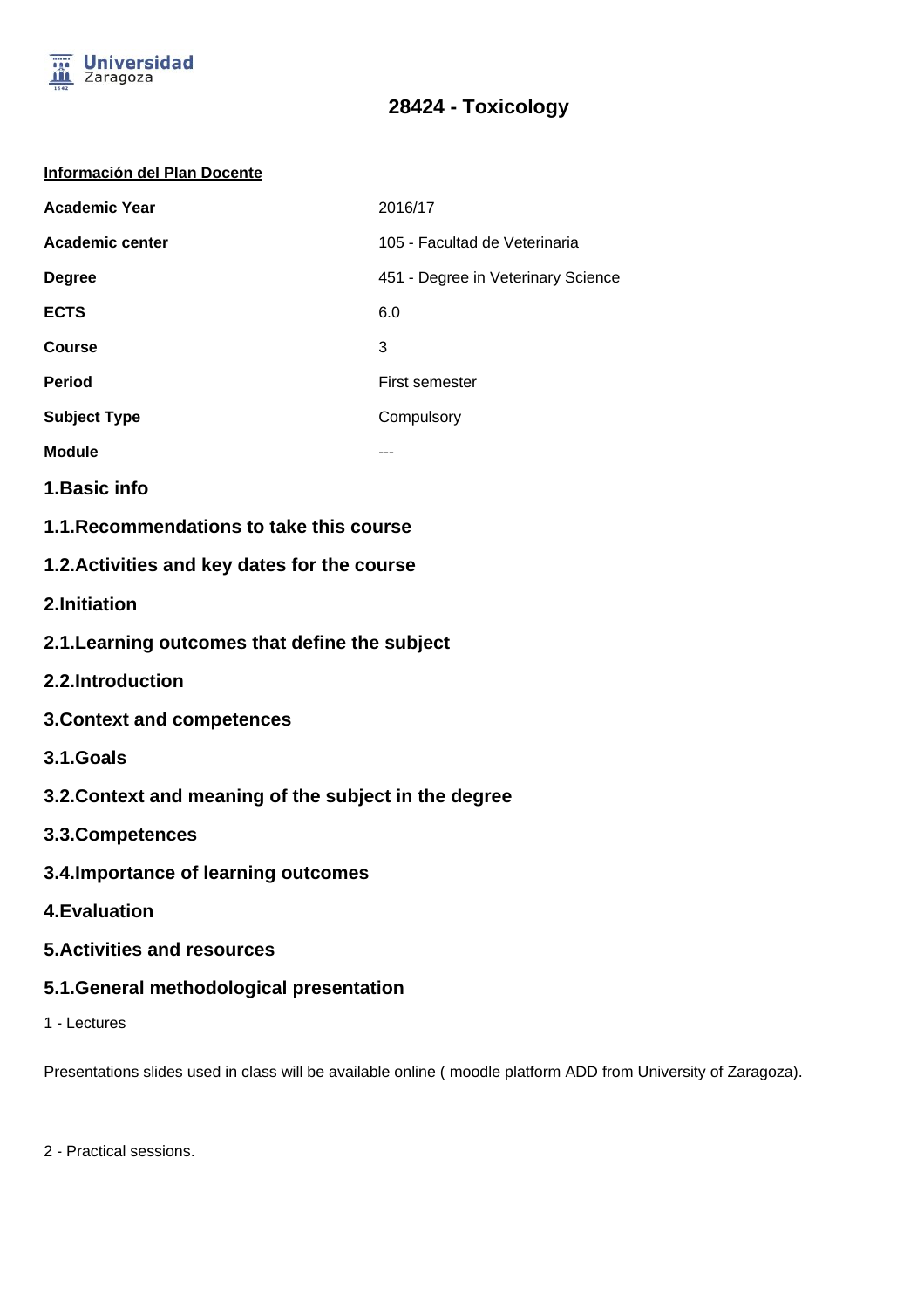

# **28424 - Toxicology**

Student will carry out experiments at Toxicology lab. A detailed protocol and all necessary reagents will be provided. Additional materials will be available online ( moodle platform from University of Zaragoza).

3 - Professional seminars related to the field of Veterinary Toxicology.

Seminar topics should be proposed and chosen by students.

## **5.2.Learning activities**

The previous described activities (lectures, practical sessions and seminars) provide tools for students to achieve the course learning objectives.

## **5.3.Program**

Syllabus of lectures

#### **I. General Toxicology**

- 1. Introduction
- 2. Experimental Toxicology
- 3. Toxicokinetics
- 4. Biotransformation
- 5. Toxicodynamics
- 6. Mutagenesis- Carcinogenesis -Teratogenesis
- 7. Endocrine disruption
- 8. Analytical Toxicology
- 9. Risk assessment
- 10. Treatment of poisoning

## **II. Industrial Toxicants**

- 1. Persistent contaminants
- 2. Corrosive substances
- 3. Alcohols and glycols
- 4. Petroleum

#### **III. Pesticides**

- 1. Introduction
- 2. Organochlorines and pyrethrins
- 3. Insecticides
- 4. Acaricides
- 5. Rodenticides
- 6. Avicides
- 7. Molluscicides
- 8. Herbicides y fungicides

## **IV. Feed and water Contaminants:**

- 1. Urea
- 2. Water